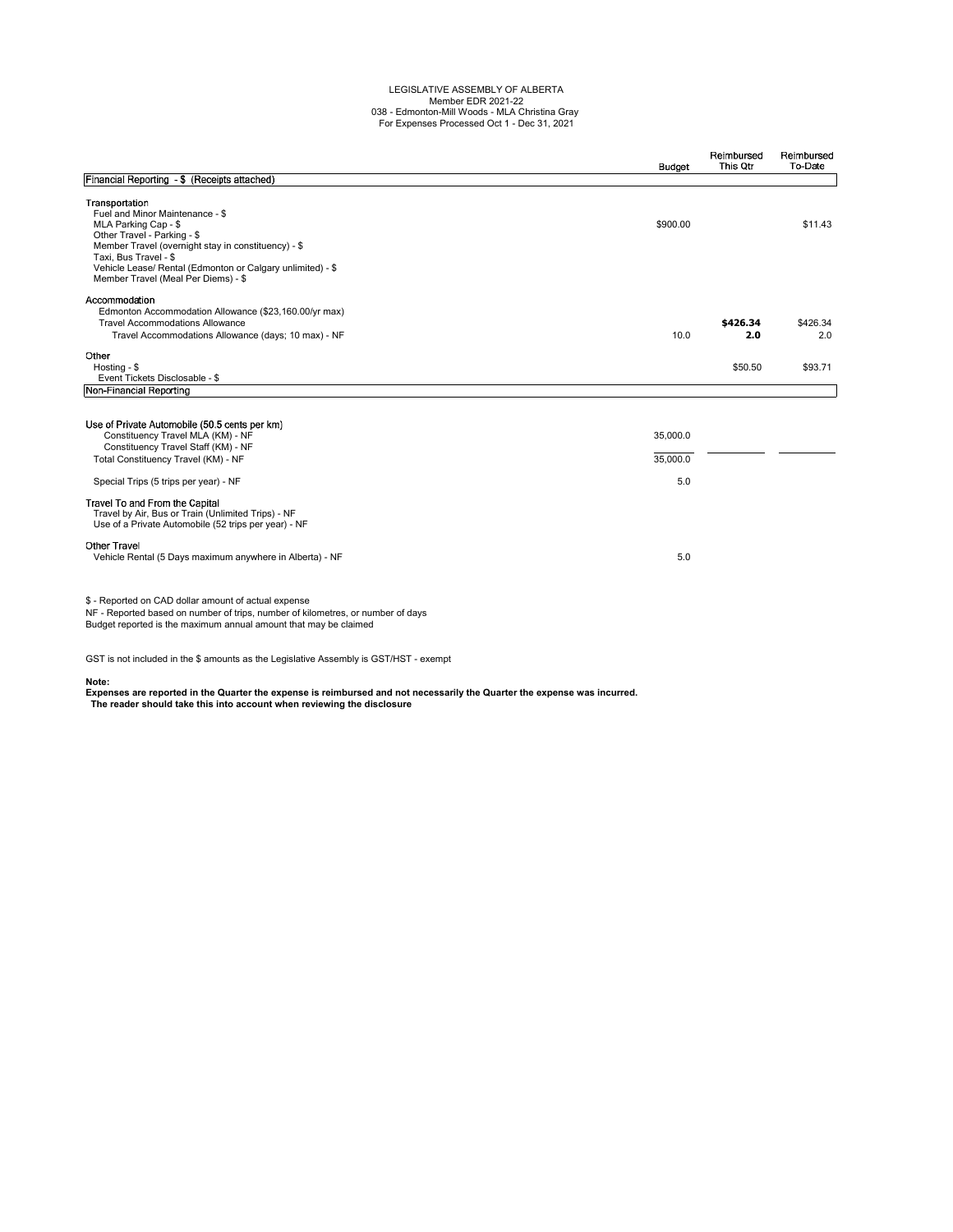

## **Legislative Assembly of Alberta VF07859 - Vendor Payment Submission Form**

| Receipt Description     |                                     |                                                          |                             |                                                   |               |                 |
|-------------------------|-------------------------------------|----------------------------------------------------------|-----------------------------|---------------------------------------------------|---------------|-----------------|
| <b>Member Name</b>      |                                     | Christina Gray                                           |                             |                                                   |               |                 |
| Claimant                |                                     | Christina Gray                                           |                             |                                                   |               |                 |
| <b>Expense Category</b> | Other                               |                                                          |                             |                                                   |               |                 |
|                         |                                     |                                                          |                             |                                                   |               |                 |
|                         |                                     |                                                          |                             |                                                   |               |                 |
|                         |                                     |                                                          |                             |                                                   |               |                 |
|                         |                                     |                                                          |                             |                                                   |               |                 |
|                         | Sheraton Suites Calgary Eau Claire  |                                                          |                             |                                                   |               |                 |
| 255 Barclay Parade SW   |                                     |                                                          |                             |                                                   |               |                 |
| Calgary, AB T2P 5C2     |                                     |                                                          |                             |                                                   |               |                 |
| Canada                  |                                     |                                                          |                             | SHERATON                                          |               |                 |
|                         | Tel: 403 266 7200 Fax: 403 266 1300 |                                                          |                             |                                                   | EST. 1937     |                 |
|                         |                                     |                                                          |                             |                                                   |               |                 |
| Christina Gray          |                                     |                                                          | Page Number                 | $\ddot{\cdot}$<br>$\mathbf{1}$                    | Invoice Nbr   | 39592244        |
|                         |                                     |                                                          | <b>Guest Number</b>         | $\ddot{\phantom{a}}$                              |               |                 |
|                         |                                     |                                                          | Folio ID                    | $\mathbf{r}$<br>D                                 |               |                 |
|                         |                                     |                                                          | Arrive Date                 | $\ddot{\cdot}$<br>04-AUG-21                       | 21:18         |                 |
|                         |                                     |                                                          | Depart Date                 | $\overline{\phantom{a}}$<br>06-AUG-21             | 12:27         |                 |
|                         |                                     |                                                          | No. Of Guest<br>Room Number | $\ddot{\cdot}$<br>$\mathbf{1}$<br>809<br>$\vdots$ |               |                 |
|                         |                                     |                                                          | Marriott Bonvoy Number:     |                                                   |               |                 |
|                         |                                     |                                                          |                             |                                                   |               |                 |
|                         |                                     |                                                          |                             |                                                   |               |                 |
|                         |                                     |                                                          | Tax Invoice                 |                                                   |               | $$426.34 + gst$ |
|                         |                                     |                                                          |                             |                                                   |               |                 |
| Tax ID:                 | 846543619 RT0002                    |                                                          |                             |                                                   |               |                 |
| Date                    | Reference                           | Sheraton Eau C YYCES AUG-06-2021 12:30 DM<br>Description |                             | Charges (CAD)                                     | Credits (CAD) |                 |
| 04-AUG-21               | <b>RT809</b>                        | Room Chrg - Govt./Military                               |                             | 199.00                                            |               |                 |
| 04-AUG-21               | <b>RT809</b>                        | GST (5%)                                                 |                             | 10.25                                             |               |                 |
| 04-AUG-21               | <b>RT809</b>                        | Tourism Levy (4%)                                        |                             | 8.20                                              |               |                 |
| 04-AUG-21               | <b>RT809</b>                        | DMF (3%)                                                 |                             | 5.97                                              |               |                 |
| 05-AUG-21               | <b>RT809</b>                        | Room Chrg - Govt./Military                               |                             | 199.00                                            |               |                 |
| 05-AUG-21               | <b>RT809</b>                        | GST (5%)                                                 |                             | 10.25                                             |               |                 |
| 05-AUG-21               | <b>RT809</b><br><b>RT809</b>        | Tourism Levy (4%)                                        |                             | 8.20                                              |               |                 |
| 05-AUG-21<br>06-AUG-21  | <b>MC</b>                           | DMF (3%)<br>Master Card-                                 |                             | 5.97                                              |               | $-446.84$       |
|                         |                                     | ***For Authorization Purpose Only***                     |                             |                                                   |               |                 |
|                         | <b>XXXXXX</b>                       |                                                          |                             |                                                   |               |                 |
|                         | Date                                | Time<br>Code                                             | Authorized                  |                                                   |               |                 |
|                         | 06-AUG-21                           | 11:34                                                    | 446.84                      |                                                   |               |                 |
|                         |                                     |                                                          |                             |                                                   |               |                 |
|                         |                                     | ** Total                                                 |                             | 446.84                                            |               | $-446.84$       |
|                         |                                     | *** Balance                                              |                             | 0.00                                              |               |                 |
|                         |                                     |                                                          |                             |                                                   |               |                 |

Continued on the next page

I certify that the items listed on this invoice were received as ordered, have not been submitted for payment before and are now approved for payment.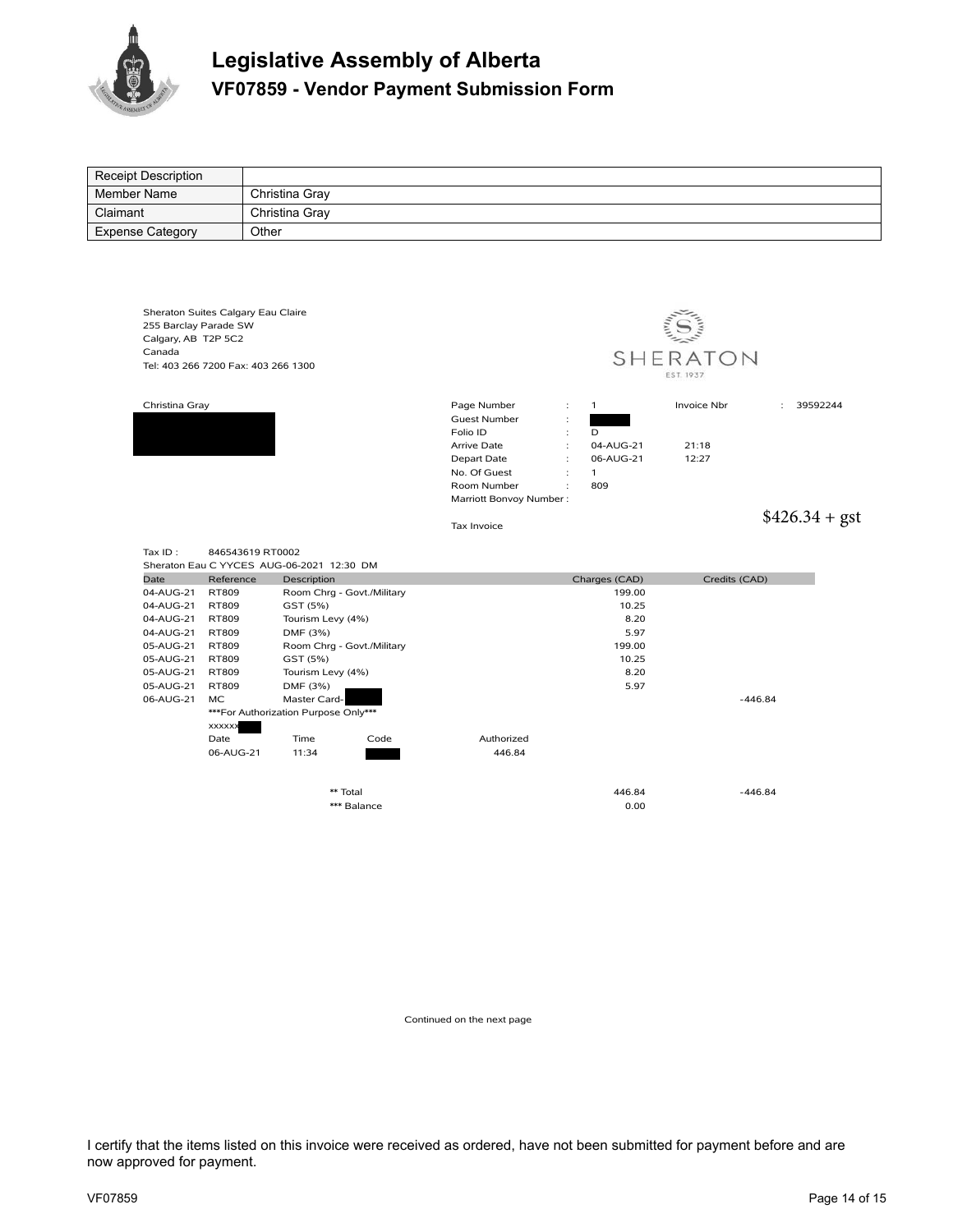



Ital an Centre Shop South Ltd. 5028 104a Street NW Edmonton, AB

#002-005 2021-09-02 13:45:19 DrewW Inv#:00600999 Trs#:601218

| STAS TEA GEN PREMIUM 40GR<br>STAS TEA BLCK EARL GREY 20E                                                                                                                                                                                                   | \$5,49<br>\$5.49                                           |
|------------------------------------------------------------------------------------------------------------------------------------------------------------------------------------------------------------------------------------------------------------|------------------------------------------------------------|
| THE R. P. LEWIS CO., LANSING MICH. 49-14039-1-120-2: 120-2: 120-2: 120-2: 120-2: 120-2: 120-2: 120-2: 120-2: 120-2: 120-2: 120-2: 120-2: 120-2: 120-2: 120-2: 120-2: 120-2: 120-2: 120-2: 120-2: 120-2: 120-2: 120-2: 120-2: 1<br>Net Sales<br>TUTAL SALES | \$10,98<br>\$10.98                                         |
| and the seasons but the last set out and his results are control in a few out one and but set in com-<br>SUB TOTAL<br>Debit card<br># ************                                                                                                         | tem into and test year and help your<br>\$10.98<br>\$10.98 |
| Balance                                                                                                                                                                                                                                                    | \$0.00                                                     |
| tem count                                                                                                                                                                                                                                                  |                                                            |

\*\*\* TRANSACTION RECORD \*\*\*

TYPE: PURCHASE

ACCT: FLASH DEFAULT AMOUNT : \$10.98

CARD NUMBER: \*\*\*\*\*\*\*\*\*\*\*\* DATE/TIME : SEP 02 2021 13:45:16 REFERENCE #: 65264882 0010012390 H AUTHOR.# A0000002771010 INTERAC 8080008000

00 Approved-Thank You 001

\*\* IMPORTANT \*\* Retain this copy for your records

Customer Copy 10 DK HONEY BACK GUARANTEE If returned within 14 days of purchase with original receipt Exchange Only after 14 days.